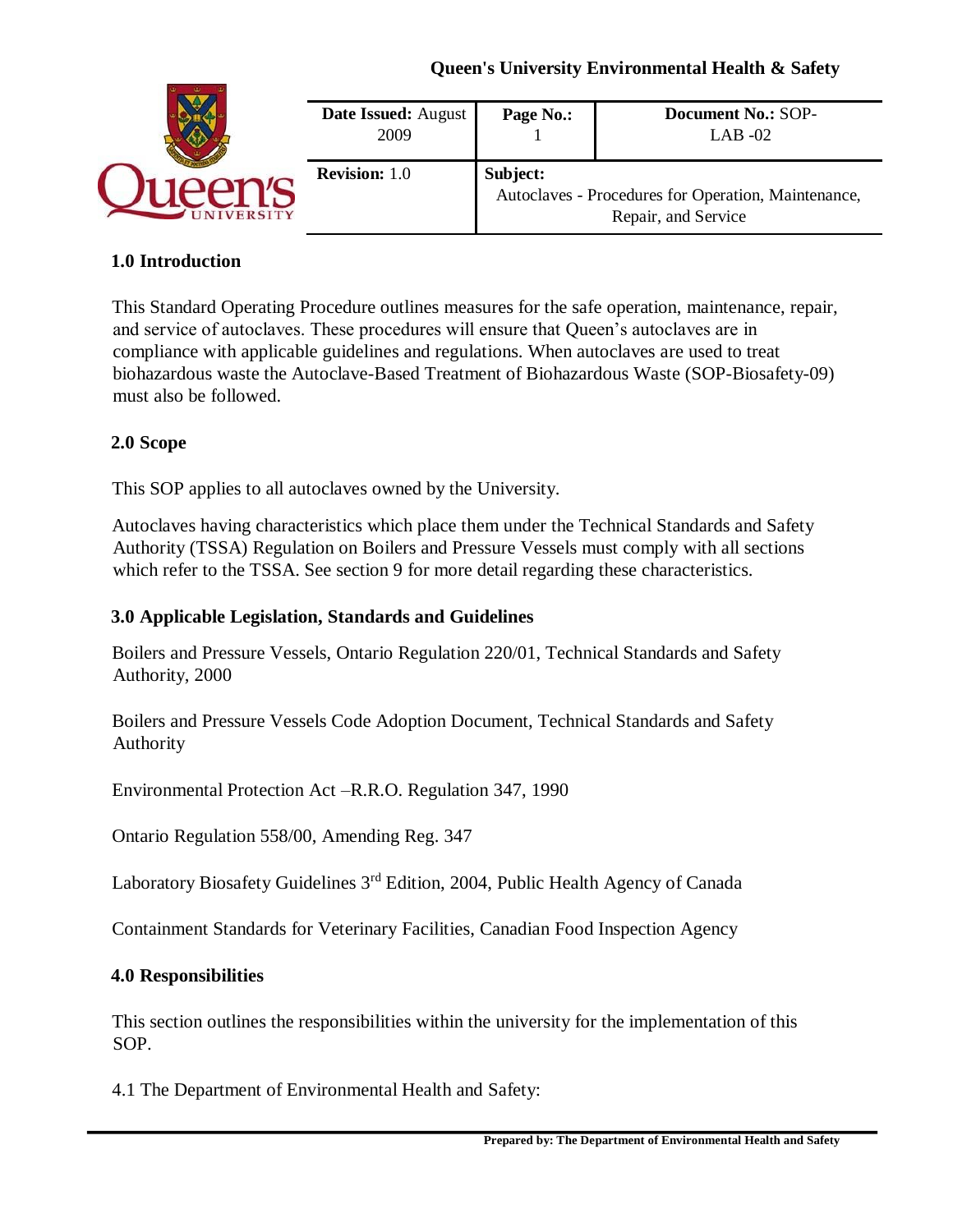

Keep an inventory of all autoclaves owned by the university.

- Ensure that applicable autoclaves (see section 9) are receiving annual inspections by individuals qualified under the Technical Standards and Safety Authority Boilers and Pressure Vessels regulation.
- Maintain documentation of applicable legislation and update as necessary.
- Notify the Director of the Technical Standards and Safety Authority of any autoclave related incidents involving human injury or death, property damage, explosions, or ruptures, as they are reported by responsible Laboratory Supervisors/Principal Investigators.
- Review and amend this Standard Operating Procedure as necessary.

4.2 Department Heads and Safety Officers:

- Ensure that supervisors, employees, and students are notified of their responsibilities for working with autoclaves.
- Notify the Department of Environmental Health and Safety of any new autoclaves purchased by their departments, and of the removal of any autoclaves.
- Ensure that autoclaves undergo regular maintenance.
- Maintain a record of any necessary Autoclave Logs.
- Establish department-specific policies as necessary.
- Post an autoclave operating procedure at the operating station.
- Develop a training program for all autoclaves.

4.3 Laboratory Supervisors/Principal Investigators:

- If the autoclave is associated only with your laboratory, be sure to fulfill any applicable responsibilities listed under Department Heads and Safety Officers.
- Ensure that autoclave users have received the proper training regarding safe operation, and maintain records of operator training.
- Report any incidents involving human injury or death, property damage, explosions, or ruptures to the Department of Environmental Health and Safety immediately.

4.4 Autoclave Users:

- Follow proper autoclave operating procedures and wear all appropriate personal protective equipment.
- Notify the person responsible for the autoclave, as designated by the department, of any malfunctions or other problems.
- Fill in the Autoclave Log with all necessary information each time the autoclave is used.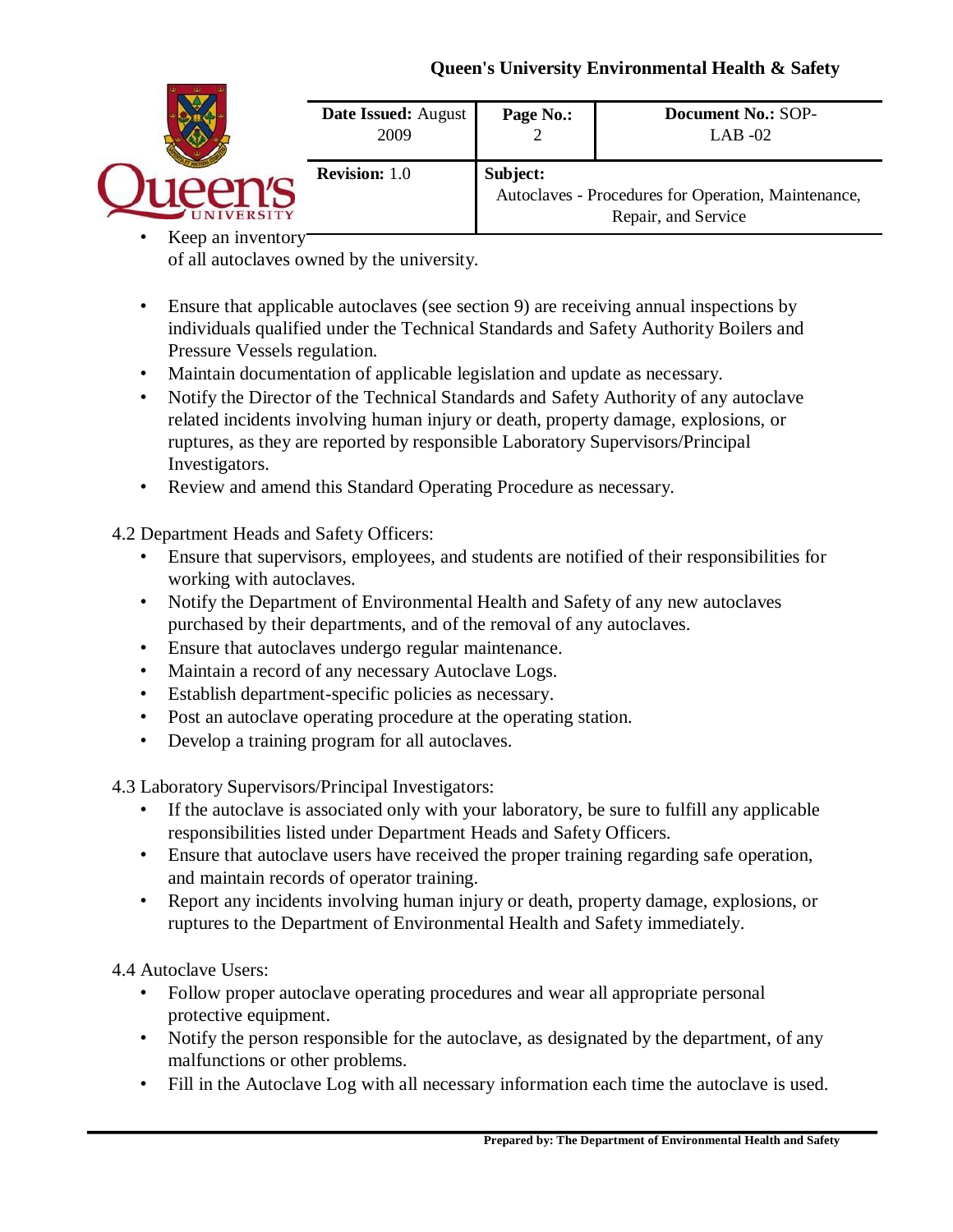| Date Issued: August<br>2009 | Page No.:                                                                              | <b>Document No.: SOP-</b><br>$LAB-02$ |  |
|-----------------------------|----------------------------------------------------------------------------------------|---------------------------------------|--|
| <b>Revision: 1.0</b>        | Subject:<br>Autoclaves - Procedures for Operation, Maintenance,<br>Repair, and Service |                                       |  |

## **5.0 Definitions**

Autoclave: a high-pressure vessel used for the steam sterilization of contaminated material.

Biohazardous waste and biohazardous waste treatment: *see Autoclave-Based Biohazardous Waste Treatment (SOP-Biosafety-09).* 

Primary container: the container used to hold materials to be autoclaved—most often an autoclave bag—which is in direct contact with the materials.

Secondary container: the container used to hold the primary container, which will prevent any spills from occurring.

Qualified inspector: an inspector from either the Technical Standards and Safety Authority or the Boiler and Machinery Insurance provider for the autoclave.

#### **6.0 Training**

- It is the supervisor's responsibility to ensure that all autoclave users are properly trained.
- Operators must undergo a training session which covers autoclave hazards, function, safety precautions, and operating procedure. Training should be specific to the autoclave(s) which will be used.
- A quiz must be taken by those trained to ensure that they understand how to safely use an autoclave. Appendix A is a sample quiz which should be modified as appropriate.
- **Documentation of training, which includes the signature of both the supervisor and the person trained, must be kept by the supervisor.**

## **7.0 Record Keeping**

Records must be kept in order to track autoclave processes and ensure that autoclaves are meeting regulatory requirements. The following information must be recorded:

1. Autoclave Log: for all autoclaves which are used by multiple labs a log of autoclave use, with each entry containing the date, user, items autoclaved, and time of removal, must be maintained. These records must be kept for a minimum of two years. A template for this log may be found in Appendix B.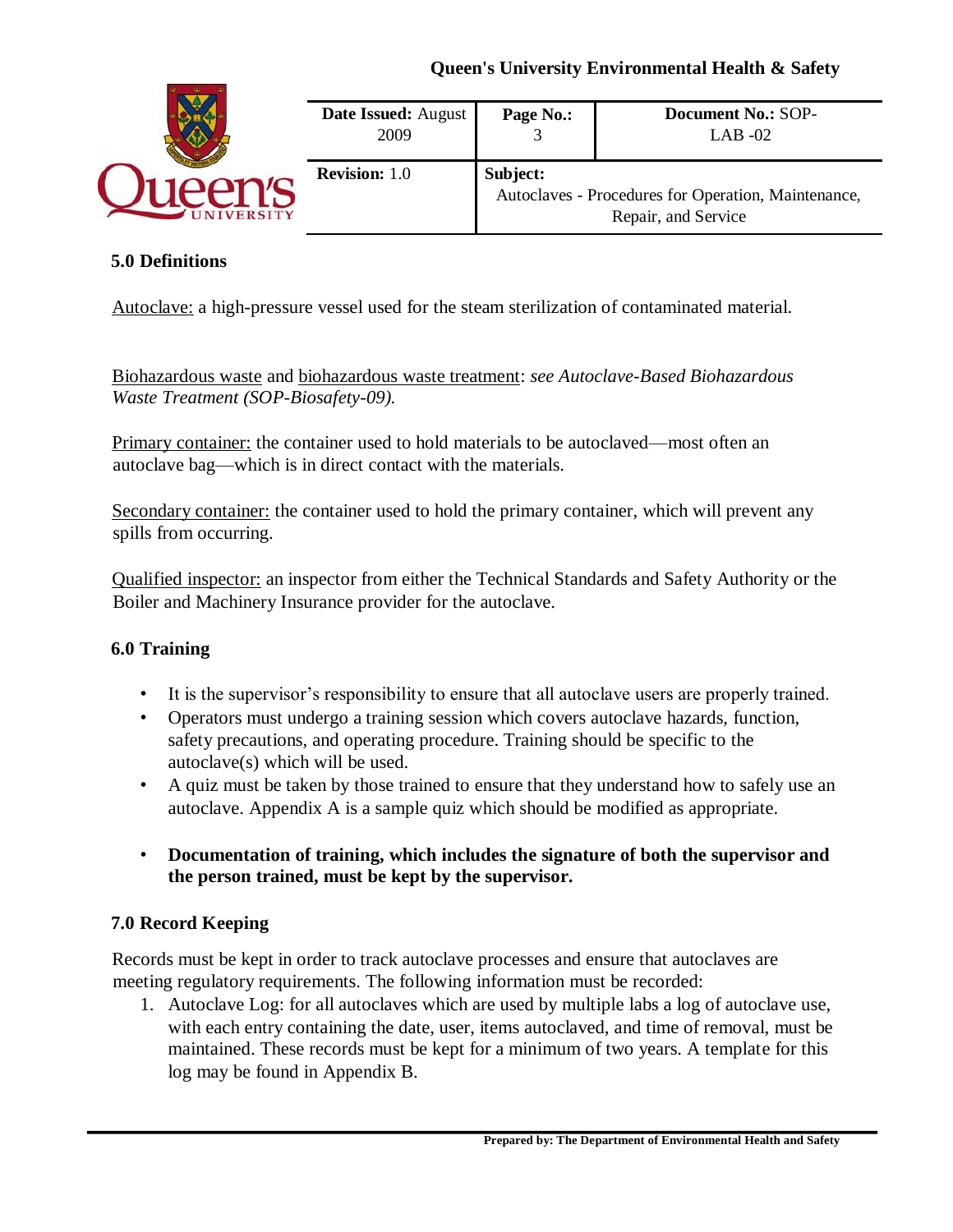

2. Problem/Incident

Log: a record of any problems encountered. This information can be recorded as part of the Autoclave Log or it can be kept separate.

3. Autoclave Training Documents: a record of operator training.

Additional records must be kept if the autoclave is used to treat biohazardous waste. See the Autoclave-based Biohazardous Waste Treatment (SOP-Biosafety-09).

## **8.0 Operation**

- Proper personal protective equipment must be worn when operating an autoclave to protect against burns and scalds. Shoes with closed toes and heels must be worn at all times, and it is recommended that a lab coat be worn. Heat-insulating gloves must be worn when loading and unloading. If there is a splash risk, goggles and/or a face shield should be worn as appropriate.
- When preparing materials for sterilization:
	- ‐ All material which must be stored outside of the lab in which it is generated while awaiting autoclave treatment must be labeled with the name and contact information of the person responsible for the waste, typically the Principal Investigator.
	- Ensure that any primary containers, which are the containers that are in direct contact with the contaminated material, permit steam penetration.
		- o Any caps or lids must be loose or partially open.
		- o Plastic bags should be opened slightly.
		- o All containers may be filled to a maximum of 2/3 of their capacity.
	- Ensure that secondary containers are used to contain any spill that may occur. Bags must be autoclaved in a secondary container to avoid contaminating the chamber.
	- **Do not load incompatible materials** (oils, waxes, some plastics, flammable materials, radioactive materials, chlorinated substances, corrosive chemicals, substances which may emit toxic fumes, etc.). Be sure that you know which materials can and cannot be autoclaved.
- If the autoclave has a Boilers and Pressure Vessels Certificate of Inspection, then it may not be operated at a temperature greater than the one listed in the Certificate.
- If a problem is encountered and the load does not undergo the full cycle treatment, then the load must be re-treated with a complete cycle. Record any problems in the Autoclave Log or Problem Log.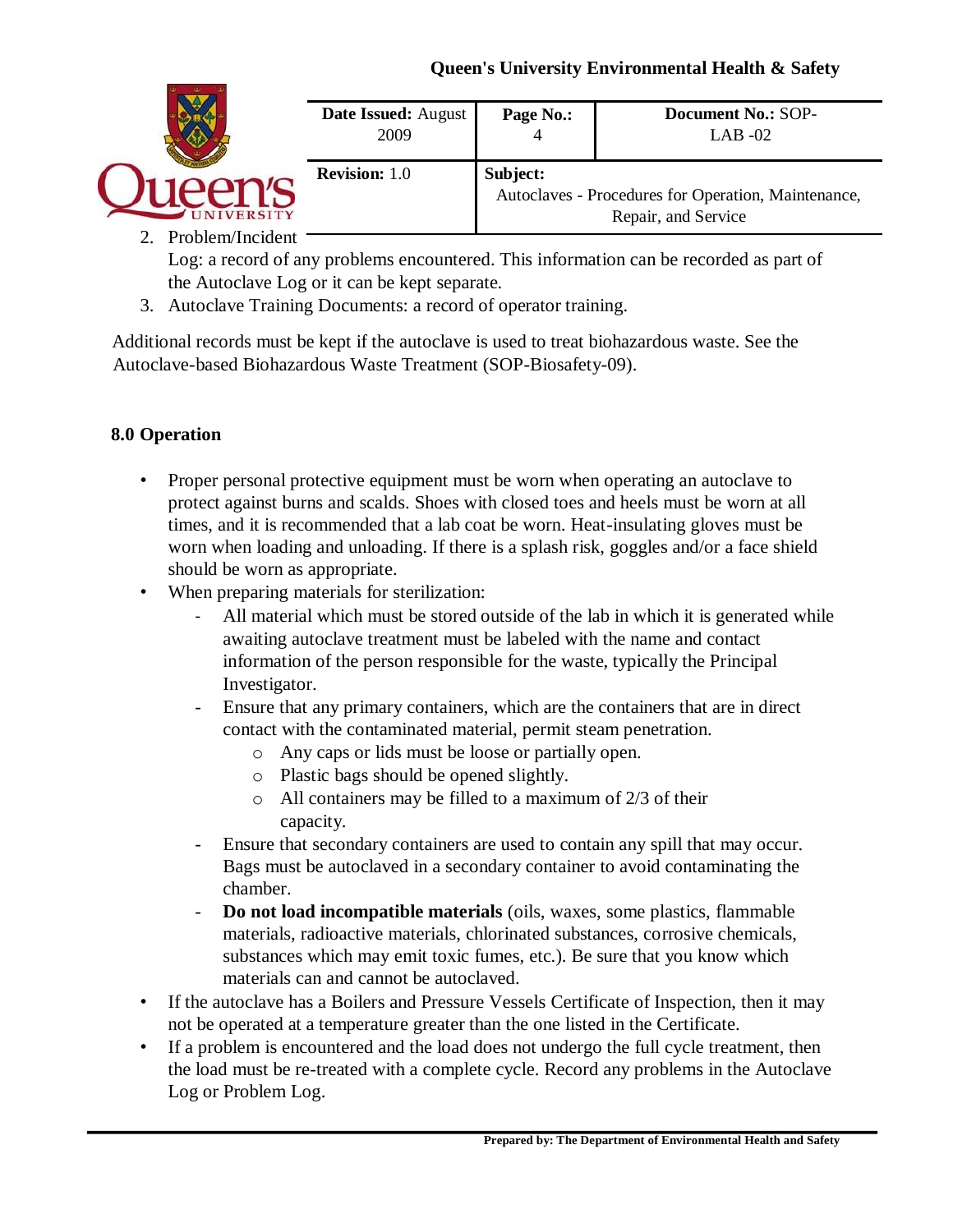|                                    | Date Issued: August<br>2009 | Page No.:                                                                              | Document No.: SOP-<br>$LAB-02$ |  |
|------------------------------------|-----------------------------|----------------------------------------------------------------------------------------|--------------------------------|--|
| $\sim$ $\sim$ $\sim$ $\sim$ $\sim$ | <b>Revision: 1.0</b>        | Subject:<br>Autoclaves - Procedures for Operation, Maintenance,<br>Repair, and Service |                                |  |

• A full operating

procedure example may be found in Appendix C. Departments must make the appropriate adjustments to this procedure to match the requirements for the safe use of their autoclave models. Full operating procedures must be located at the operating station and must be available to all users.

#### **9.0 Maintenance**

Regular Maintenance Check

- It is recommended that a daily or weekly maintenance check be done as appropriate for the frequency of use. Check door gaskets, interior surfaces, screens, containers, exterior surfaces and any other components, if applicable. Clean or disinfect exterior surfaces and clean interior surfaces and screens.
- Check any primary and secondary containers for cracks, stress fractures, chips, and other damage.

Yearly Maintenance and Inspections

- It is recommended that all autoclaves receive more formal maintenance by trained personnel, annually or based on manufacturer's recommendations.
- Autoclave pressure vessels fall under the Technical Standards and Safety Authority (TSSA) Regulation on Boilers and Pressure Vessels if they have a maximum working pressure greater than 15 psi (103kPa), a capacity greater than 1.5 cubic feet (42.4L), an internal diameter greater than 6 inches. Autoclaves which fall under the TSSA Regulation must undergo yearly inspections, described below.
- Autoclaves must be inspected annually by an inspector qualified under the TSSA. At Queen's, this service is provided by Royal & Sun Alliance, our Boiler and Machinery insurance provider.
- A valid certificate of inspection, **which must be posted near the autoclave**, will be issued after each inspection.
	- o All new autoclaves which fall under the above specifications must be inspected by a qualified inspector before they may be operated.
	- o If you are responsible for an autoclave which falls under the above specifications and is not receiving annual inspections, please contact the Department of Environmental Health and Safety.

## **10.0 Repairs or Alterations**

• No person shall cover or obliterate any of the markings on an autoclave.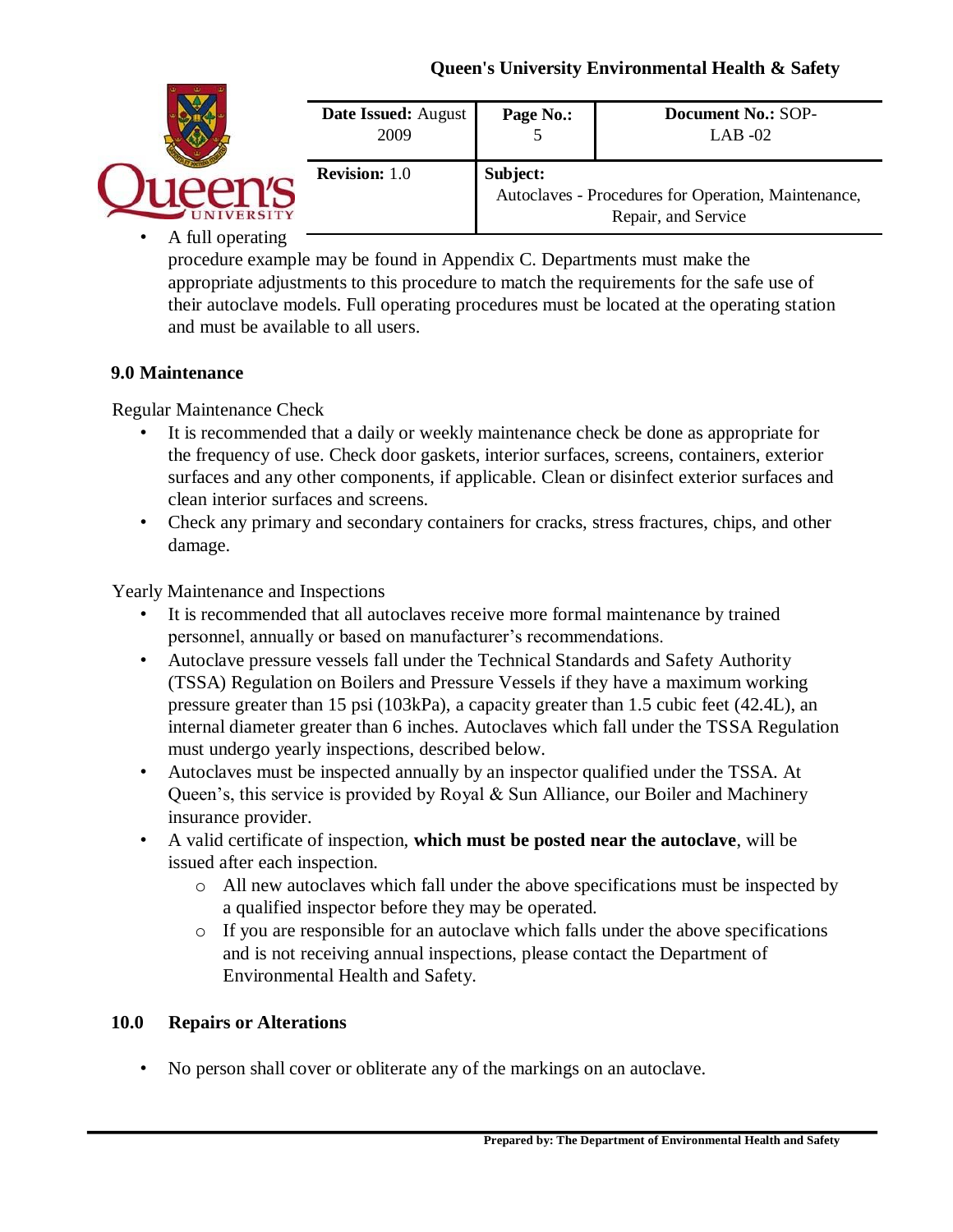| Date Issued: August<br>2009 | Page No.:                                                                              | <b>Document No.: SOP-</b><br>$LAB-02$ |  |
|-----------------------------|----------------------------------------------------------------------------------------|---------------------------------------|--|
| <b>Revision: 1.0</b>        | Subject:<br>Autoclaves - Procedures for Operation, Maintenance,<br>Repair, and Service |                                       |  |

- Autoclave owners and users may not make repairs or alteration to their autoclaves, unless the steps outlined below are followed.
- Repair contractors, manufacturers, owners, or users who wish to make repairs or alterations to autoclaves must have a Certificate of Authorization from the Director of the Technical Standards and Safety Authority (TSSA). In order to obtain this certificate, a Quality Control system outlining the alteration or repair procedure must be produced in accordance with Safety Bulletin SB02-01 Rev. 1, dated April 24 2003, by the TSSA. This bulletin and supporting information may be found here:

<https://www.tssa.org/en/boilers-pressure-vessels/boilers-and-pressure-vessels.aspx>

#### **11.0 Reporting Incidents**

- When an accident arises out of an autoclave's operation resulting in injury or death to a person, property damage, or when an explosion or rupture occurs, no person shall alter or move any item at the scene of the incident, until they have been given permission to do so in writing from a Technical Standards and Safety Authority qualified inspector, unless for the purpose of saving a life or relieving human suffering.
- Incidents of this type must be reported immediately to the Department of Environmental Health and Safety.
- The Department of Environmental Health and Safety will notify the Technical Standards and Safety Authority of the incident.

#### **Revision History:**

1.0 – August 2009: Initial Release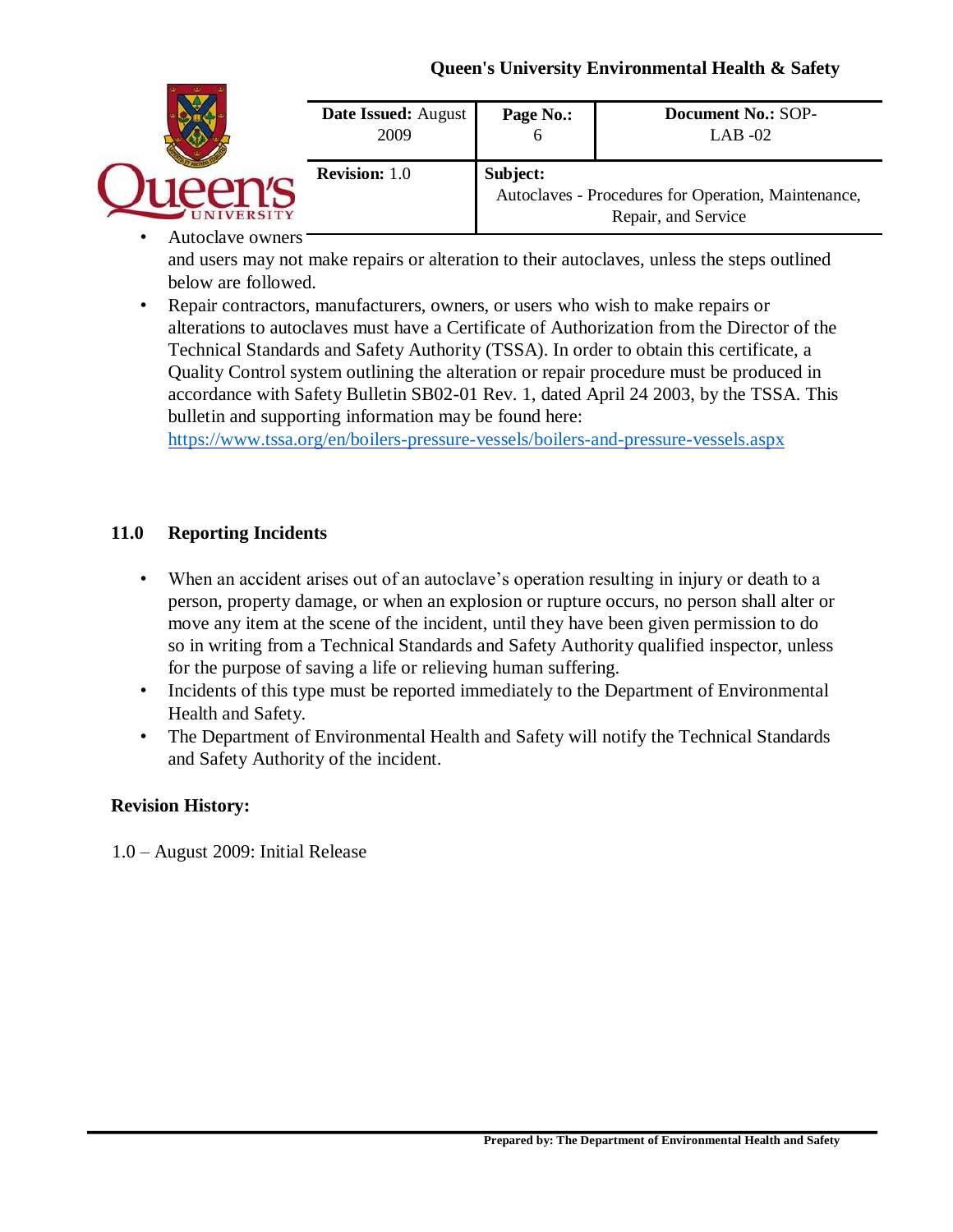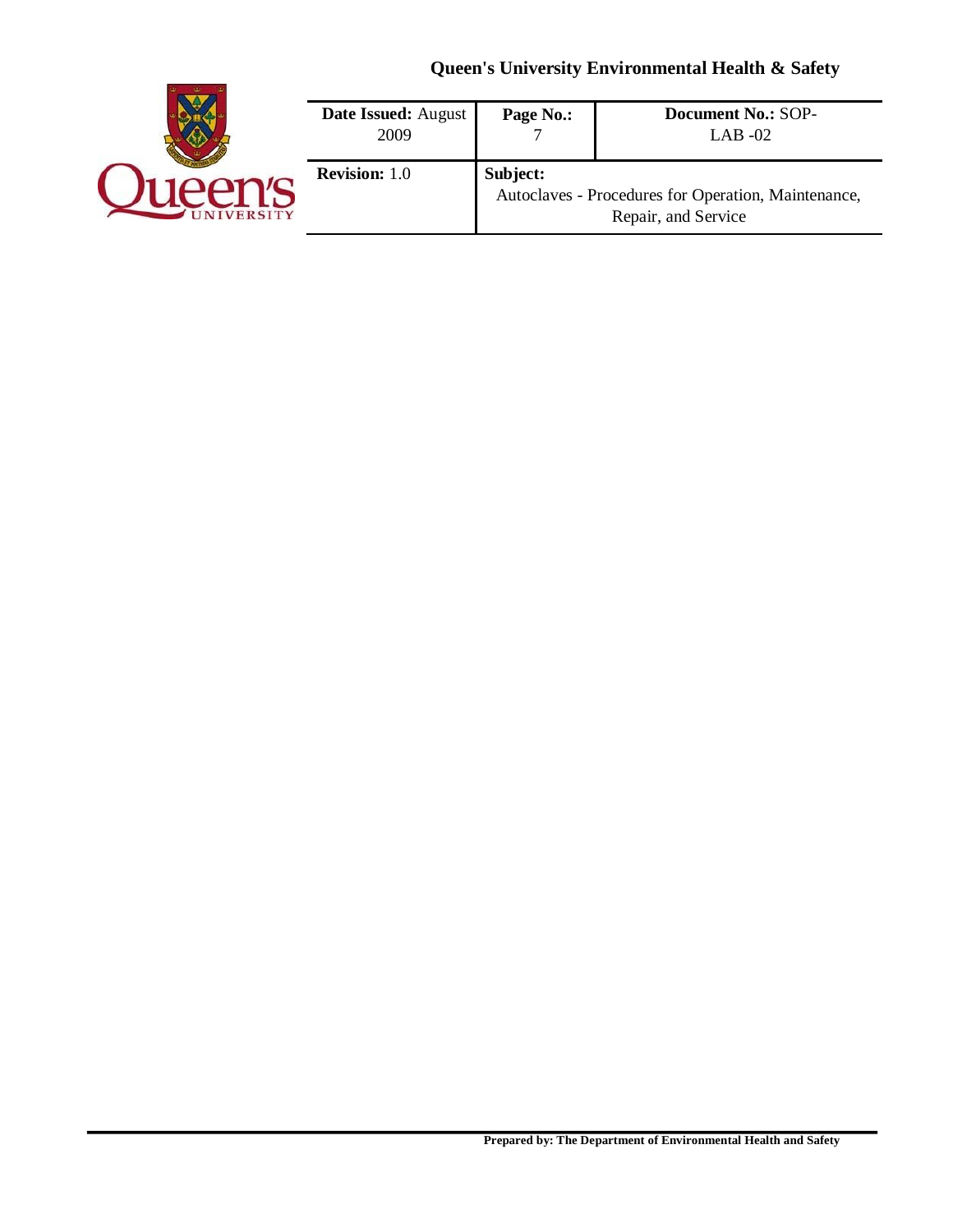## **APPENDIX A**

#### **Autoclave Usage Quiz**

- 1- Liquids are always sterilized using a cycle that finishes with:
	- a) A fast exhaust phase.
	- b) A slow exhaust and a drying phase.
	- c) A slow exhaust phase.
	- d) None of the above.
- 2- Example of items that should never be autoclaved are:
	- a) Petri dishes with fungal growth on the media.
	- b) Bleach soaked tissue cultures dishes.
	- c) Cloth or any textile materials.
	- d) Sealed tissue culture flasks.
- 3- Bottles or flasks containing a very dilute amount of phenol can be autoclaved safely: a) True
	- b) False
- 4- Effective dry waste decontamination requires an autoclave cycle that starts with a:
	- a) Pre-vacuum phase that removes most air from the chamber.
	- b) High temperature steam burst to enhance load penetration.
	- c) A dry heat phase to condition the load for the steam phase.
	- d) None of the above.
- 5- Autoclaving tightly sealed containers with liquid in them:
	- a) Prevents scalding hot liquid from escaping.
	- b) Minimizes evaporative losses from the super-heated liquid.
	- c) Creates dangerous pressure inside the containers that can cause explosion. d) a and b
- 6- Keeping a safe distance from the autoclave when opening the door is good practice because:
	- a) Hot steam will escape from the chamber when the door slides open.
	- b) Heat resistant pathogenic organisms can escape as bio-aerosols.
	- c) An alarm will be activated by a proximity sensor if you stand too close. d) All of the above.
	- e) a and b
	- f) a and c
- 7- When removing a load, bubbling or boiling liquid in a container indicates:
	- a) The liquid has been thoroughly sterilized.
	- b) The cap was too loose.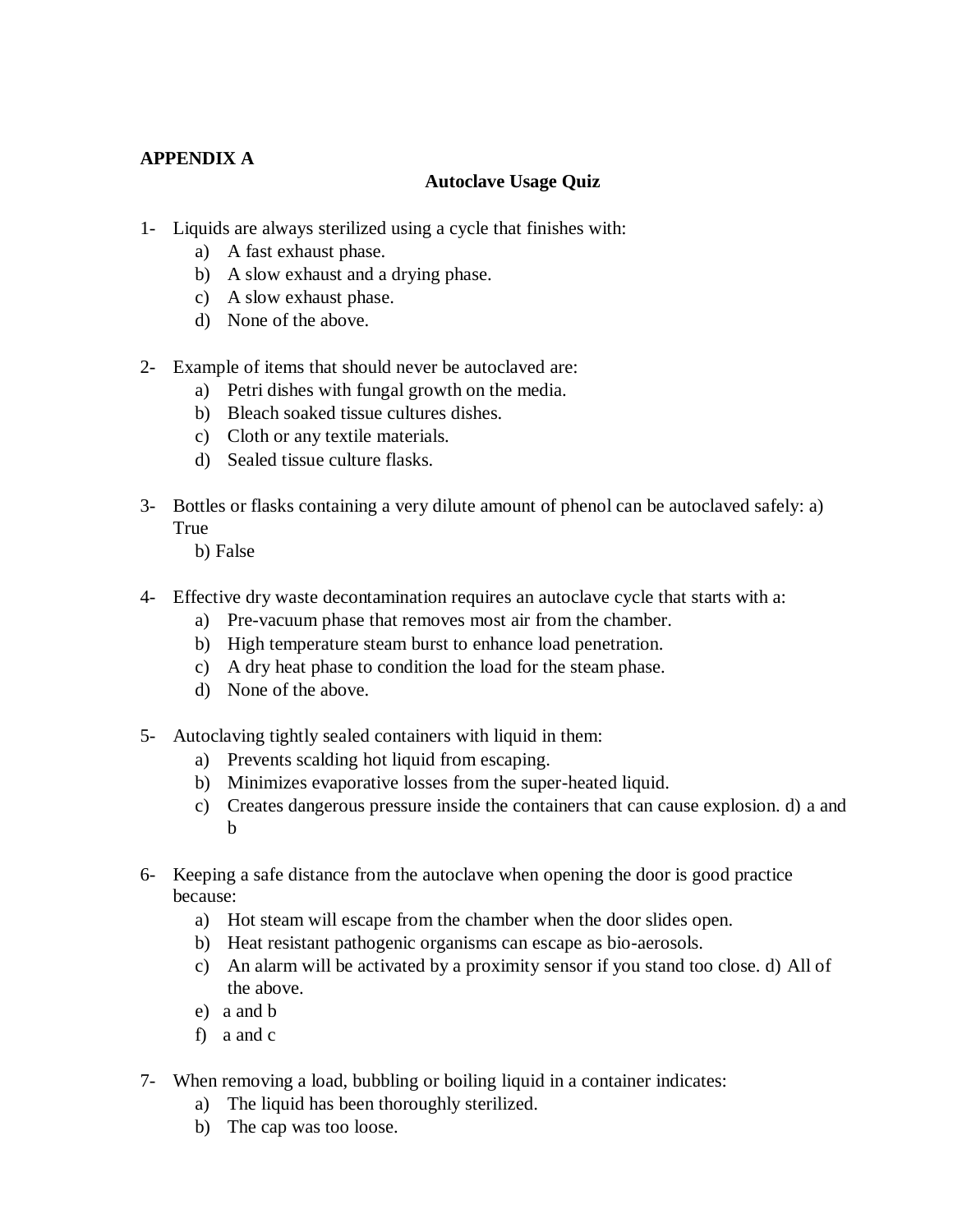- c) There is a high risk of 'boil over'.
- d) The liquid wasn't heated enough.

- 8- Media bottles filled with liquid should be autoclaved:
	- a) In a secondary container.
	- b) Only on the lower autoclave rack.
	- c) With the caps on loosely.
	- d) a and c
	- e) b and c
- 9- A wrapped cycle is selected when you want to ensure that:
	- a) Steam penetrates the items in the load.
	- b) The items are dry when the cycle is finished
	- c) Fragile items are treated to gentle sterilization.
	- d) Heat sensitive items are sterilized slowly.

#### 10- It is safe to remove material from the autoclave without protective mitts/gloves:

- a) If the cycle has been completed for at least 30 minutes.
- b) At the end of an 'Unwrapped' cycle.
- c) If the material is only made of plastic.
- d) Never. Protective mitts/gloves must always be worn.

#### **Trainee**

| Name:      |  |
|------------|--|
| Signature: |  |
| Date:      |  |

#### **Trainer**

| Name:      |  |
|------------|--|
| Signature: |  |
| Date:      |  |

## **APPENDIX B**

## **Autoclave Log**

| <b>Name</b> | <b>Date</b> | <b>Time In</b> | <b>Principal</b><br>Investigator | <b>Time</b><br><b>Removed</b> | <b>Problems</b><br><b>Encountered</b> |
|-------------|-------------|----------------|----------------------------------|-------------------------------|---------------------------------------|
|             |             |                |                                  |                               |                                       |
|             |             |                |                                  |                               |                                       |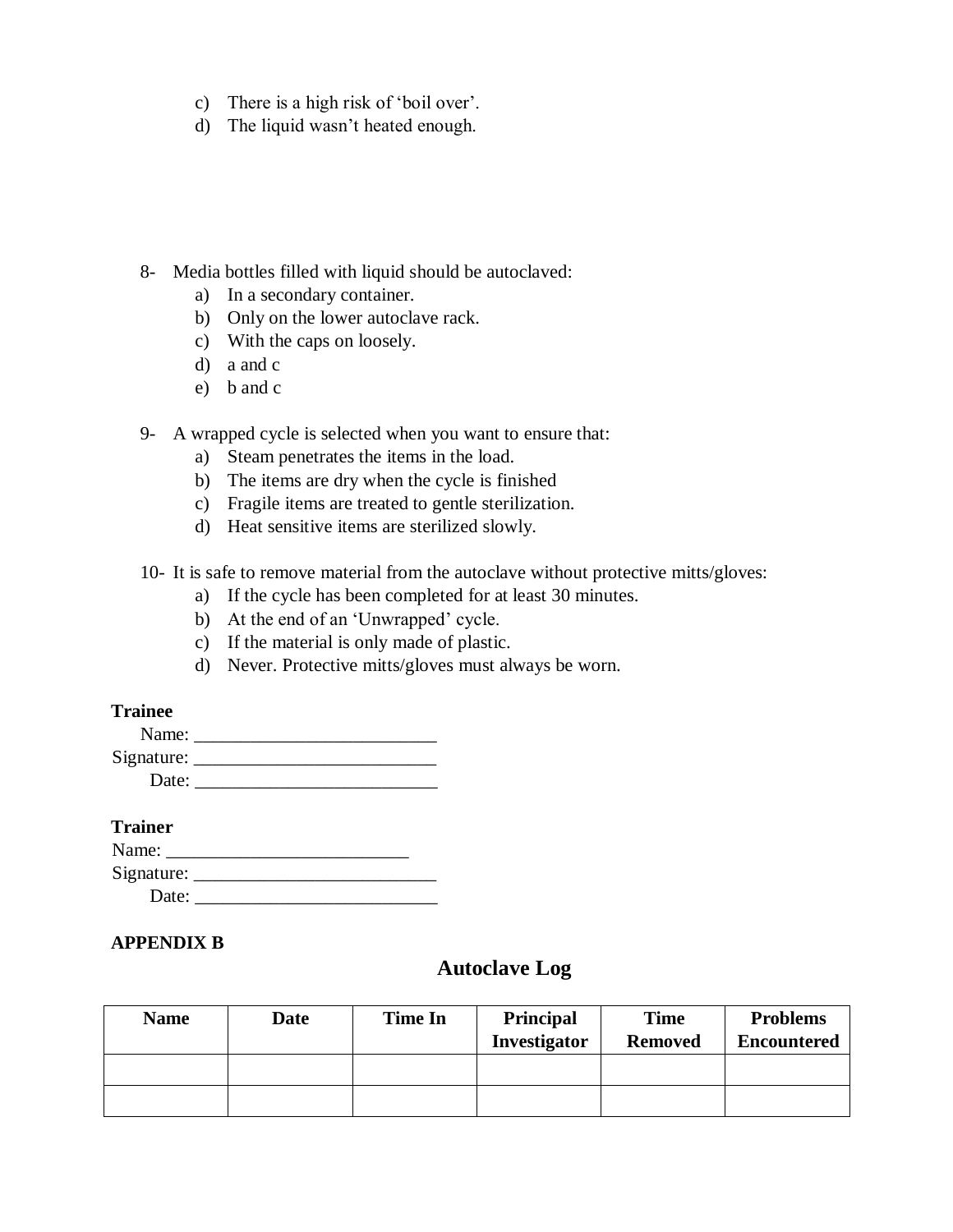## **APPENDIX C**

## **Autoclave Operating Procedure**

## **Loading**

- Ensure that you are wearing all necessary personal protective equipment (closetoed shoes, insulated gloves, and possibly a lab coat, goggles, and face shield).
- Check that autoclave pressure gauge is at zero and carefully open the autoclave door.